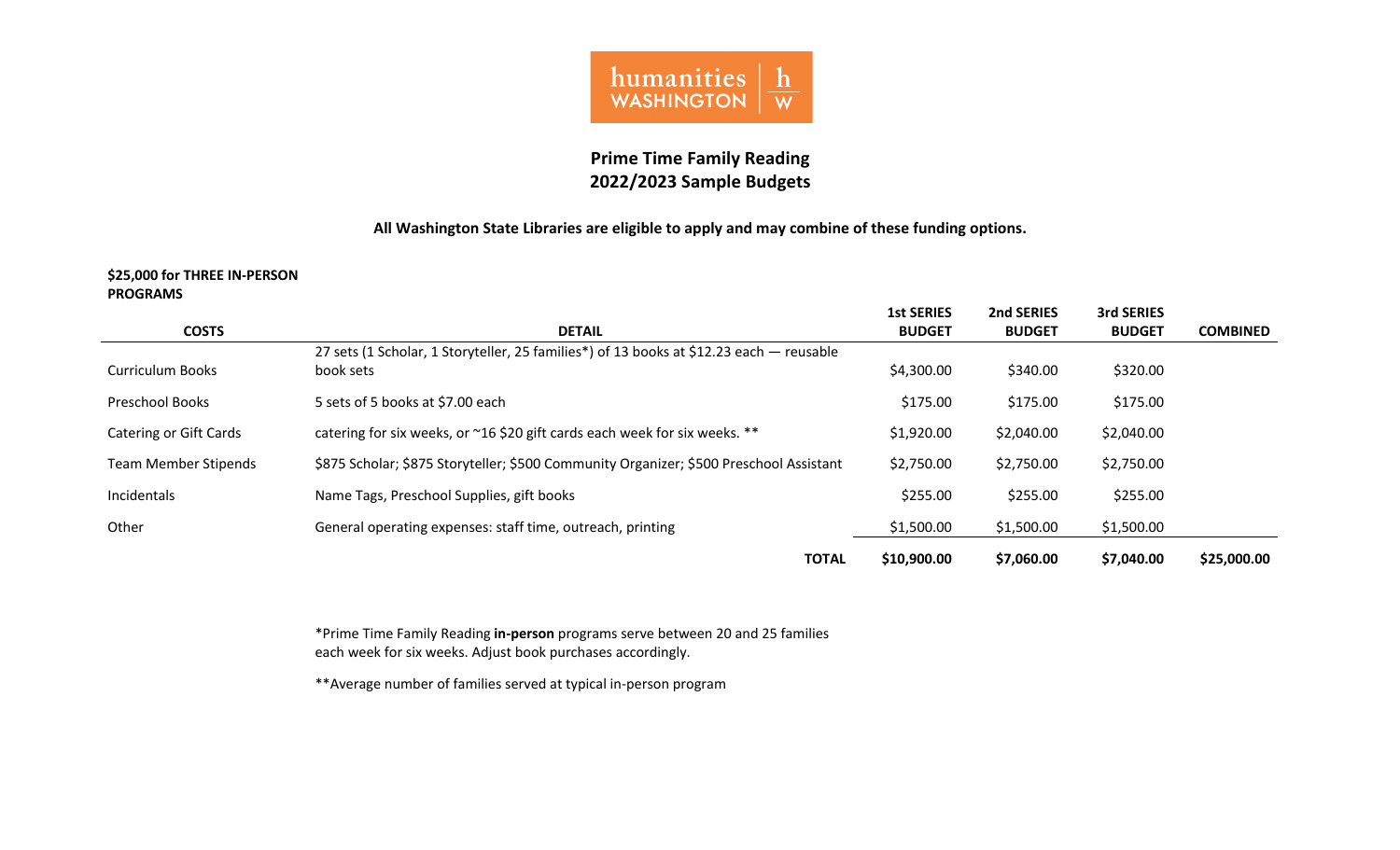### **\$10,000 for TWO ONLINE PROGRAMS**

|                             |                                                                                         | <b>1st SERIES</b> | 2nd SERIES    |                 |
|-----------------------------|-----------------------------------------------------------------------------------------|-------------------|---------------|-----------------|
| <b>COSTS</b>                | <b>DETAIL</b>                                                                           | <b>BUDGET</b>     | <b>BUDGET</b> | <b>COMBINED</b> |
|                             | 12 sets (1 Scholar, 1 Storyteller, 15 families*) of 13 books at \$12.23 each - reusable |                   |               |                 |
| <b>Curriculum Books</b>     | book sets                                                                               | \$1,908.00        |               |                 |
| <b>Preschool Books</b>      | 5 sets of 5 books at \$7.00 each                                                        | \$175.00          | \$175.00      |                 |
| Gift Cards                  | ~12 \$20 gift cards each week for six weeks. **                                         | \$1,440.00        | \$1,440.00    |                 |
| <b>Team Member Stipends</b> | \$875 Scholar; \$875 Storyteller; \$500 Community Organizer                             | \$2,250.00        | \$2,250.00    |                 |
| Incidentals                 | Supplies, postage for mailing gift cards each week                                      | \$25.00           | \$25.00       |                 |
| Other                       | General operating expenses: staff time, outreach, Zoom fees                             | \$156.00          | \$156.00      |                 |
|                             | <b>TOTAL</b>                                                                            | \$5,954.00        | \$4,046.00    | \$10,000.00     |

\*Prime Time Family Reading **online** programs serve between 10 and 15 families each week for six weeks. Adjust book purchases accordingly.

\*\*Average number of families served at typical online program